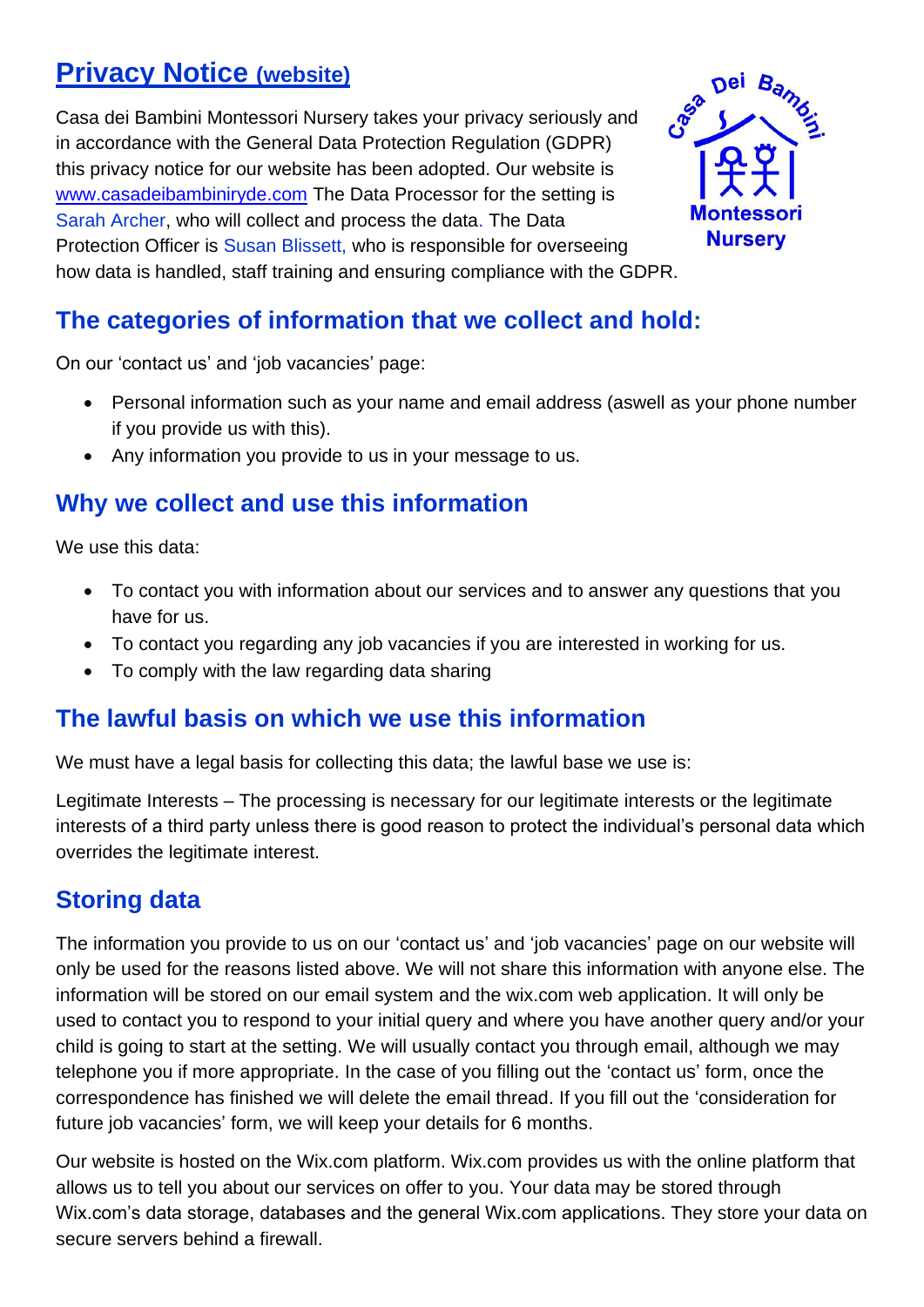#### **How we use Cookies**

A cookie is a small file which asks permission to be placed on the hard drive of your computer. Cookies helps analyse web traffic or lets you know when you visit a particular site.The web application can tailor its operations to your needs, likes and dislikes by gathering and remembering information about your preferences.

We use traffic log cookies to identify which pages are being used. This helps us analyse data about web page traffic and improve our website in order to tailor it to customer needs. We only use this information for statistical analysis purposes. Cookies in no way give us access to your computer or any information about you.

When visiting our website, a pop up box will appear telling you about how we use cookies. Here you can click 'got it,' and there is also a link where you can find out more about cookies. You can also choose to accept or decline cookies, by modifying your browser settings to decline cookies if you prefer. This may prevent you from taking full advantage of our website.

| Cookie Name:                                            | Life Span:               | Purpose:                                                                                                                                                               |
|---------------------------------------------------------|--------------------------|------------------------------------------------------------------------------------------------------------------------------------------------------------------------|
| <b>ForceFlashSite</b>                                   | Session                  | When viewing a mobile site (old mobile under<br>m.domain.com) it will force the server to display the non-<br>mobile version and avoid redirecting to the mobile site. |
| svSession                                               | Persistent (2)<br>years) | Identifies unique visitors and tracks a visitor's sessions on<br>a site.                                                                                               |
| hs                                                      | Session                  | Security                                                                                                                                                               |
| <b>XSRF-TOKEN</b>                                       | Session                  | Security                                                                                                                                                               |
| SSR-caching                                             | Session                  | Indicates how a site was rendered.                                                                                                                                     |
| smSession                                               | Persistent (2)<br>weeks) | Identifies logged in site members.                                                                                                                                     |
| TS*******<br>(where * is<br>random letters/<br>numbers) | Session                  | Security                                                                                                                                                               |

Below, are the cookies used on wix.com:

#### **Requesting access to your personal data**

Under data protection legislation, you have the right to request access to information about you that we hold. To make a request for your personal information, please contact **Susan Blissett**  (Data Protection Officer).

You also have the right to:

• object to processing of personal data that is likely to cause, or is causing, damage or distress